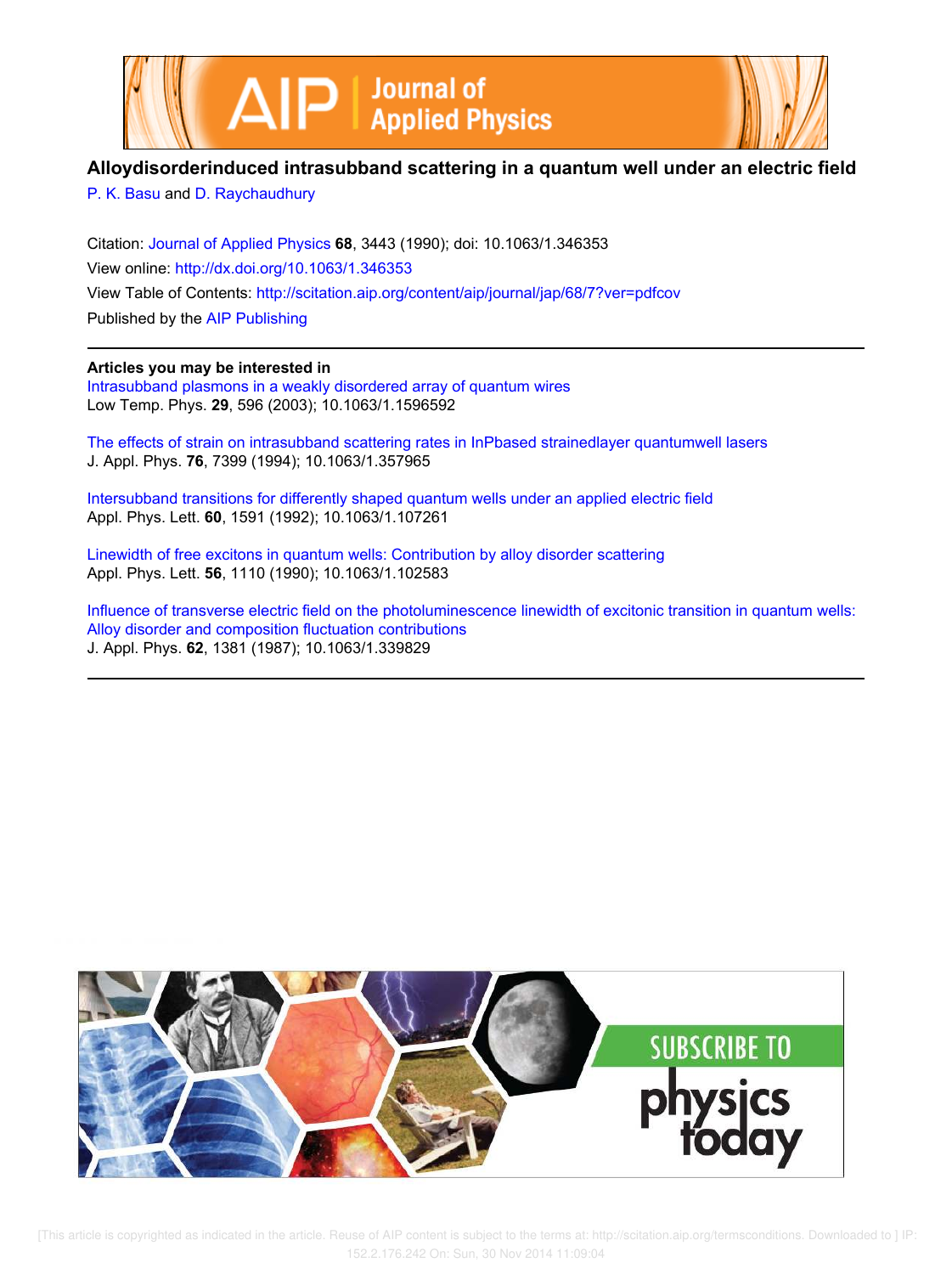# Alloy-disorder-induced intrasubband scattering in a quantum well under an electric field

P. K. Basu

*Institute of Radio Physics and ElecTronics, Uniuersity olCalcutta,* 92 *Acharya Pmfulla Chandra Road, Calcutta 700 009, India* 

#### D. Raychaudhury

*Department of Electronic Science, University of Calcutta,* 92 *Acharya Prajidla Chandra Road. Calcutta 700 009, India* 

(Received 12 April 1990; accepted for publication 23 May 1990)

The scattering rates in the lowest subband in a quantum well are calculated for alloy-disorder scattering when an electric field is applied perpendicular to the layer plane. Calculations for the InGaAs quantum well indicate that the scattering rate increases with increase in the electric field.

### I. INTRODUCTION

In recent years, there has been considerable interest in the study of intersubband transitions in a quantum well (Q W) both in the presence and in the absence of an electric field applied perpendicular to the QW layer plane. 1-14 The reason behind the interest is practical device application. It has been predicted<sup>5-8</sup> that stimulated emission arising out of the transition from the second subband to the first one in a QW can be achieved and that a large amount of optical gain is possible. An infrared detector in the 8-10  $\mu$ m range has been proposed and fabricated<sup>9,10</sup> that relies on the intersubband transitions and resonant tunneling between adjacent QWs.

Recent theoretical studies $11-14$  on intersubband optical absorption under an electric field have pointed out an increase in the oscillator strength. The nonlinearity of the absorption coefficient<sup> $11,12$ </sup> has also been the subject of theoretical investigation. The study points out the feasibility of growing electro-optical modulators and photodctectors in the infrared region. In all the theories<sup> $11-14$ </sup> the intra- and intcrsubband relaxation rates come into the calculation of the absorption coefficient. Various scattering events determine the inter- and intrasubband relaxation rates, of which polar optic phonon scattering has been found to be the dominant one at room temperature. The rates for such scattering have already been calculated.<sup>14</sup>

Ternary semiconductors like  $In_xGa_{1-x}As$  have also been studied<sup>15</sup> in this connection. An important scattering mechanism in ternaries is the alloy-disorder scattering.<sup>16-19</sup> The mobility and relaxation rates in QWs made of ternary semiconductors have been formulated previously in the absence of an applied electric field.<sup>16,17</sup> In the present work we report similar calculations when an electric field is applied perpendicular to the QW layer, and investigate how the scattering rates are modified. As a first step, we consider intrasubband relaxation for the lowest subband.

# It CALCULATIONS

The electrons are assumed to be quantized along the *z*  direction and the wave function is taken to be of the following form<sup>1</sup>:

$$
\psi = A \exp\left[-\beta \left(\frac{z}{L} + \frac{1}{2}\right)\right] \sin\left[\frac{\pi}{L}\left(z + \frac{L}{2}\right)\right]
$$
  
× $\exp(i\mathbf{k}\cdot\mathbf{r})$ ,  $-L/2 < z < L/2$ , (1)

where

$$
A^{2} = \frac{4(\beta^{2} + \pi^{2})}{\beta L [1 - \exp(-2\beta)]}.
$$
 (2)

*L* is the thickness of the well, and **k** and **r** are, respectively, the two-dimensional (2D) wave vector and position vector of the electron in the plane of free motion  $(x-y)$  plane). In Eq. (1)  $\beta$  is the variational parameter related to the electric field  $F$  as<sup>1</sup>

$$
\beta = \frac{1}{2} \overline{F} [(\pi^2/6) - 1], \overline{F} < 1,
$$
  
=  $(\frac{3}{4} \pi^2 \overline{F})^{1/3}, \overline{F} \ge 1,$   

$$
\overline{F} = |e| FL / E_1^0, E_1^0 = (\overline{R}^2 \pi^2) / (2m^* L^2).
$$
 (3)

Following earlier work,  $16 \cdot 19$  the scattering potential is assumed to be a spherically symmetric square well of height  $\Delta E$  and radius  $r_0$ . The 2D Fourier transform of the scattering potential is expressed as <sup>19</sup>

$$
V = \sum_{\mathbf{q}} \pi \Delta E \left[ r J_1(qr) / q \right] \exp(i\mathbf{q} \cdot |\mathbf{r} - \mathbf{r}_i|), \tag{4}
$$

$$
r^2 = r_0^2 - |z - z_i|^2.
$$

In Eq. (4),  $(r_i, z_i)$  is the coordinate of the center of the *i*th scattering site, and J, is the Bessel function of first order of the first kind. Using the above, the matrix element for transition from an electronic state of wave vector k to another state of wave vector k', is expressed as

$$
m(\mathbf{k}, \mathbf{k}')_i = A^2 \exp(-i\mathbf{q} \cdot \mathbf{r}_i) \left\{ \int_{z_i - r_0}^{z_i + r_0} \pi \Delta E \right\}
$$

$$
\times \left( \frac{rJ_1(qr)}{q} \right) \exp\left[ -2\beta \left( \frac{z}{L} + \frac{1}{2} \right) \right]
$$

$$
\times \sin^2 \left[ \frac{\pi}{L} \left( z + \frac{L}{2} \right) \right] dz \right\} \delta_{\mathbf{k}', \mathbf{k} + \mathbf{q}}.
$$
(5)

We assume as before that  $r_0$  is small so that  $J_1(x) = x/2$ , and

3443 J. AppL Phys. 68 (7), 1 October 1990 *0021-8979/90/193443-02\$03,00* @ 1990 American Institute of Physics 3443